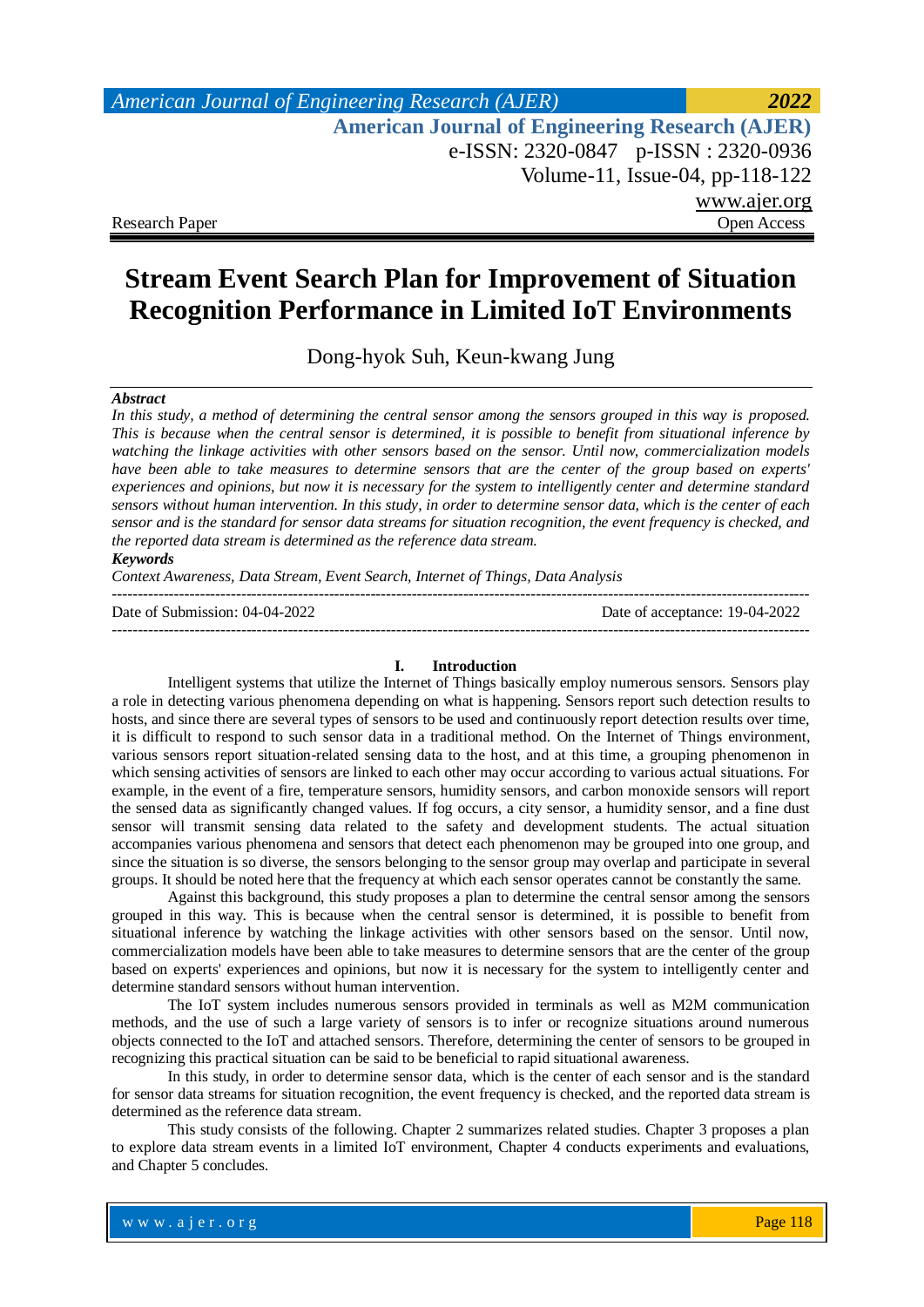#### **II. Related Works**

Data can be collected from various sensors and intelligent services can be provided with the development of computing technology and networking functions. Context awareness technology for analyzing user behavior and surrounding situation information is being applied in various fields [1, 9, 10]. Sensing technology for collecting contextual information, technology for inferring higher contextual information, and middleware technology for situations that serve as an intermediary between users and applications have been proposed [2]. Customized services using situational awareness have algorithms for collecting sensor data and inferring upper context information using APIs provided by the system. In this case, as the number of simultaneous applications increases, the number of related API calls increases, and individual upper-level context information inference algorithms must be performed, leading to an increase in computation and a problem of resource waste. Therefore, in order to solve the problem of performance degradation, a plan is proposed to collect and process situation information directly from middleware, infer higher situation information, and transmit it to an application to share complex situation information [3].

There are difficulties in predicting the distribution or size of multiple data streams and processing realtime responses. It is proposed to effectively reduce the load for multi-window join when the memory capacity of the system is exceeded. The selection of throwing away some tuples was difficult to predict tuple productivity unless the distribution of join key values was kept constant [4,11,12]. Therefore, tuple productivity is predicted using the arrival order for the data stream of the tuple instead of the join key value of the tuples. Load reduction can be effectively performed when the arrival order pattern is present in the multi-window join. Load reduction is performed using the arrival order pattern of naturally occurring tuples. It is effective in solving the limitation of determining the possibility of joining the tuple based on the distribution of the join key values. If the join key value is unique or without repetition, the performance is excellent even when the distribution between streams is different [5].

In order to find frequent items in the real-time data stream, the potential tree lattice structure, which is an observation grid, is used, and delay insertion and pruning techniques are used. The estDec technique finds a set of frequent items through the steps of updating factors, updating numbers, delay-inserting, and selecting a set of frequent items [6]. An association rule exploration technique has been proposed to find association rules in the data stream. The association rules are divided into ordered rules and non-ordered rules, and the association rules are created by exploring the observation grid for each rule. According to the dictionary order, the order rule can be expressed in the form of ab→cd, and the non-order rule can be expressed in the form of ad→bc [7]. A data collection situation of a robot capable of collecting various surrounding data using a sensor may be defined as a real-time data stream situation. By applying the theory of association rules of data mining, it is possible to implement a robot's situational cognitive technique. The next behavior can be determined by generating association rules with stream data collected by the robot. Since the association rule exploration technique cannot be applied due to the specificity of the sensor data set that can be collected by robots, a structure of a system that can apply robot context using a situation-action decision technique applicable to the robot's sensor data stream situation was proposed [8].

#### **III. Data Stream Event Search Plan in a Limited IoT Environment**

The emergence of the Internet of Things solved the problem that was an obstacle in the previous ubiquitous environment. In a ubiquitous environment, long-distance transmission of data was difficult, and the power problem of the terminal could not be solved. As a result, situational awareness and intelligent services performed without human intervention were not implemented. Due to the Internet of Things, situational awareness and intelligent services have become possible in various fields. The Internet of Things can be applied even in an open environment in a vast area, and various intelligent services are also possible in places where people cannot live or visit in rugged areas.



Pic. 1 Data Stream from Sensors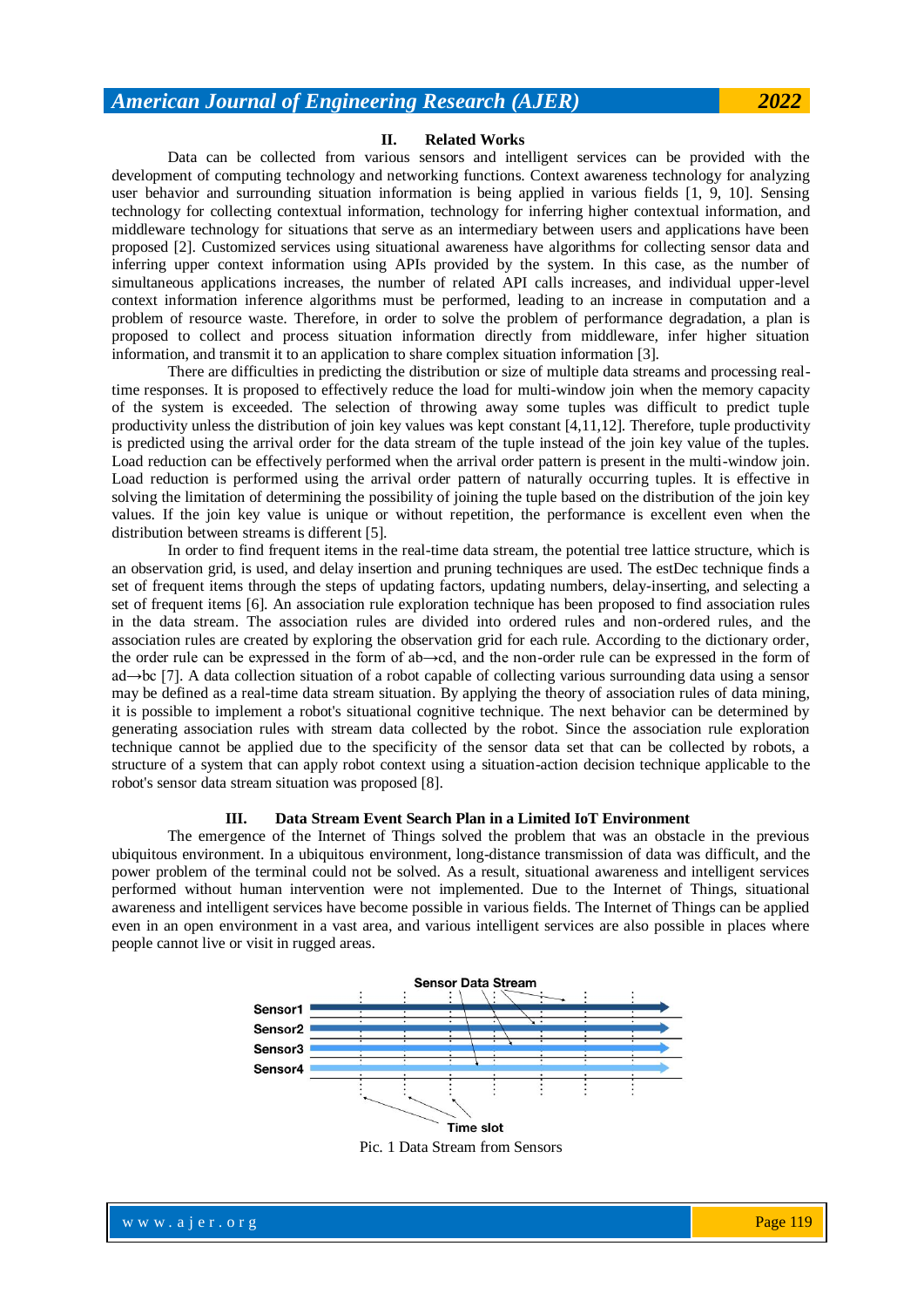It is essential to select a sensor suitable for acquiring context information, and how to use sensor data detected and reported by these sensors plays an important role. When attempting to run intelligent services in a spatially specific place, it can lead to unexpected costs for the IoT system to occupy the volume or weight that can interfere with the natural work and possibilities of the target space or object. Therefore, it is important to select a suitable sensor necessary for situational awareness, and it can be said that it is a very important issue to analyze data from the sensor efficiently and effectively.

Sensors are usually devices that respond to physical changes, chemical substances, or reactions that accompany the situation rather than recognizing the actual situation itself. The sensor obtains a fine current or voltage value by a material or device that detects a physical, chemical, or biological phenomenon, and then amplifies it to obtain a numerical value that is acceptable to the user. The data detected and sent by sensors may provide a decisive basis for recognizing the situation itself, but in general, it is only quantified after detecting some changes related to the situation. Therefore, in order to increase the level of situational awareness information, it is necessary to comprehensively analyze and utilize the values sent by sensors that have detected various physical and chemical changes.

In this study, it is premised that an integrated analysis of heterogeneous data streams constituted by sensing and transmitting different types of sensors is required to obtain a better level of contextual information. At this time, when several different types of sensors send the detected results for a single situation, it is necessary to link them and analyze them, and at this time, it is necessary to play a central and standard role. If so, there is a need for a plan to determine how to determine the central role of data analysis that serves as such a reference.

In this study, the following methods and procedures are proposed to allow one of the sensor data streams to play this role, and to determine and utilize the sensor data stream to recognize the situation.

1)Sensors continue to report their respective sensed data with the passage of time.

2)Data detected and reported by each sensor may differ for each time zone.

3)A sensor data stream showing a remarkable difference among each sensor is determined as a criterion and a center in linking sensor data streams for context recognition.

4)Group other sensor data streams that report changes in time with significant changes in the data stream that are the basis for context recognition.

5)It analyzes the grouped sensor data streams to infer the situation in the real world.

These methods and procedures are expected to be useful when operating limited sensing assets to recognize various situations or to recognize urgent and important situations with limited system resources. The following is a basic method of recognizing a situation based on a data stream from a sensor.



Pic. 2 Work Process in Smart Switch Board

1) s1, s2, … different k sensors required to recognize the situation.…, Let's say sk. If S is a set of sensors, then  $S = \{s_1, s_2, \ldots, s_k\}$ . It is, sk Eq. (i) is the set of data values measured at each sensor at any time t, then  $S(t) =$  $\{s1(t), s2(t), s3(t), \ldots, sk(t)\}\$ 

2) It is determined whether an event occurs at each sensor at an arbitrary time t.

If Sb is the set of reference values for each sensor, then  $Sb = \{sb1, sb2, \ldots, \text{It is, } sbk\}$ . Pn = sn(t) / sbn (where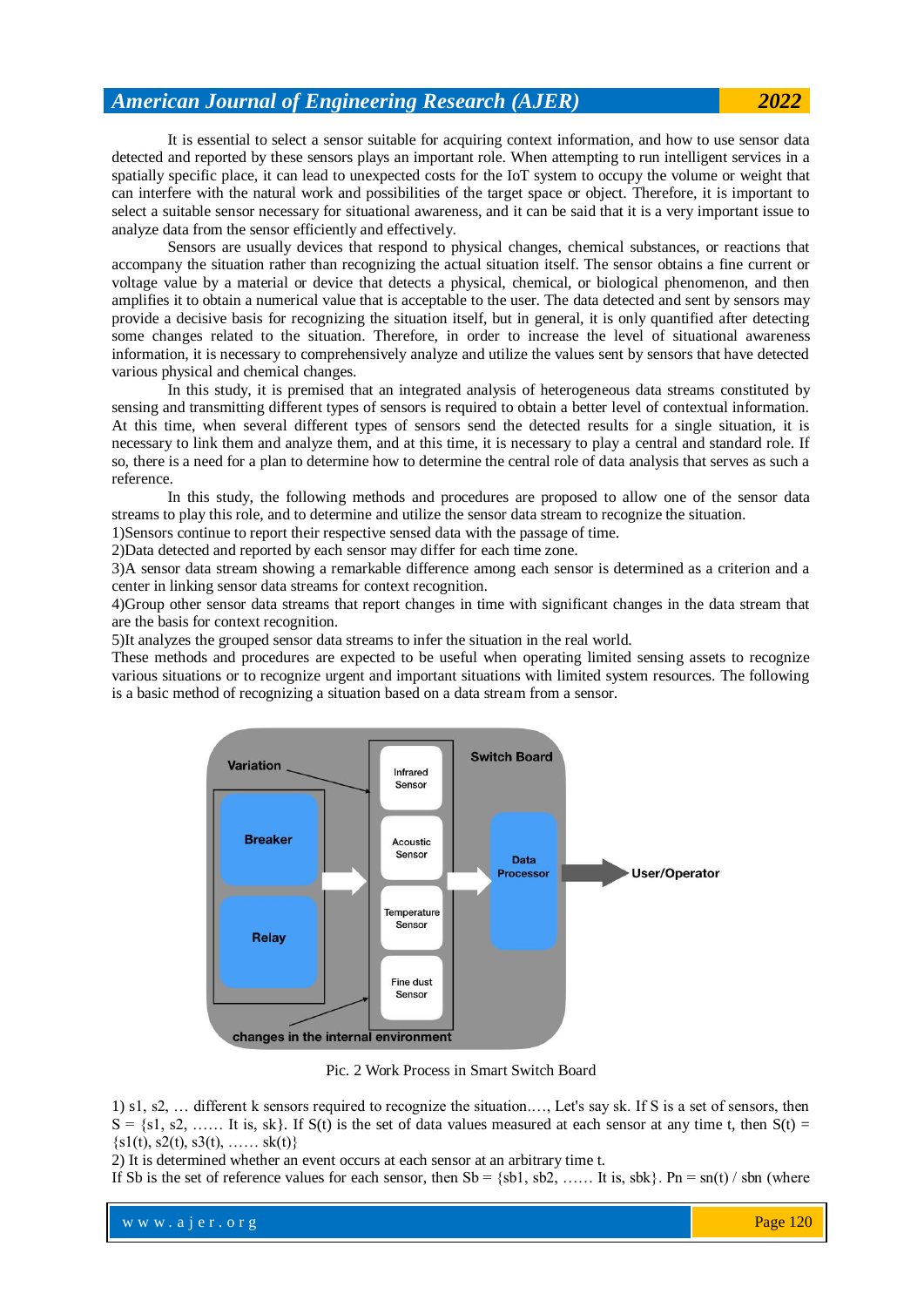$n = 1, 2, \ldots, K, t \cdot t$ ) and by sensor (sb1, sb2, ...) at any t time.... sbk) By sensor (s1(t), s2(t), ... for reference value..., If the measured P value of  $sk(t)$  is greater than or equal to 1, it is said that an event occurs. 3) Let's say the event set is E

For any time t, the sensors (s1, s2, …).…, sk) The event that was determined and reported as an event after detection is e1(t), e2(t), e3(t) … E = {e1(t), e2(t), e3(t), …… ek(t)}

(However, 1 if en(t) is an event, 0 if not an event,  $n=1, 2, ...$ )..., k)

4) Sensors report the event value to the host among the detected values.

5) Combine the event data reported to the host.

6) When the event data set combined at arbitrary time t is e1(t), e2(t), and e3(t), the event data set EDset is as follows. EDset(t) = {e1(t), e2(t), e3(t), e1(t)e2(t), e1(t)e3(t), e2(t)e3(t), e1(t)e2(t)e3(t)}

7) The meaning of each event data constituting the event data set is determined.

8) Different event data-based situational recognition is implemented in each situation.

A particular situation occurs when  $y \geq p$  for any p value

The sensor data stream is continuously flowing in, and each sensor is a different type of sensor. Among these sensors, sensors serving as centers and criteria may vary depending on the situation. The types of situations that can be detected and inferred in this system may be further diversified according to the types of sensors used.



Pic. 3 Events on Data Stream

In Chapter 4, the suggestions in this study are tested using sensors and the results are evaluated.

### **IV. Experiment and Assessment**

In the experiment of this study, the experimental process and results of three new detection targets made by combining each sensor were shown.

① (current sensor + temperature sensor)

The operating error of the breaker was detected using a current sensor and a temperature sensor. An experiment was conducted to detect an error in the operation of the circuit breaker at a time when the risk of degradation is not high by detecting an increase in current value and temperature that persists when the circuit breaker is not operated.

As a result of the experiment, it was possible to observe the degradation of the conductor when it reached 110 mA and 90°C. It was set based on when the current sensor detects 90 mA and the non-contact temperature sensor detects 70°C, allowing the breaker to detect operational errors before the conductor degrades. If the current sensor detects 90 mA or more and the temperature sensor detects 70°C or more, each sensor outputs a digital signal (HIGH) and inputs it to the AND gate of the logic circuit to detect a circuit breaker operation error. In the experiment, the result notification was set to be turned on the red LED.

② (Non-contact temperature sensor + temperature sensor)

An abnormal temperature increases of the conductor according to the temperature in the switchboard or facility was detected using a non-contact temperature sensor and a temperature sensor. The temperature of the circuit breaker itself and the temperature inside the switchboard increased due to internal and external factors so the wiring breaker was detected to malfunction. It was made to recognize a situation in which the temperature of the wire increases as the internal temperature of the switchboard increases. An experiment was conducted by increasing the ambient temperature by forming an enclosed space. As a result of the experiment, it was observed that the temperature of the wire increased only by the increase in the ambient temperature regardless of overcurrent. The initial ambient temperature, the initial wire temperature, and the later wire temperature were set as criteria to detect the increase in wire temperature due to the increase in ambient temperature. In this case, a digital signal (HIGH) was output from each sensor and input to the AND gate of the logic circuit to output the final 1 (HIGH), thereby detecting an increase in wire temperature due to an increase in ambient temperature and